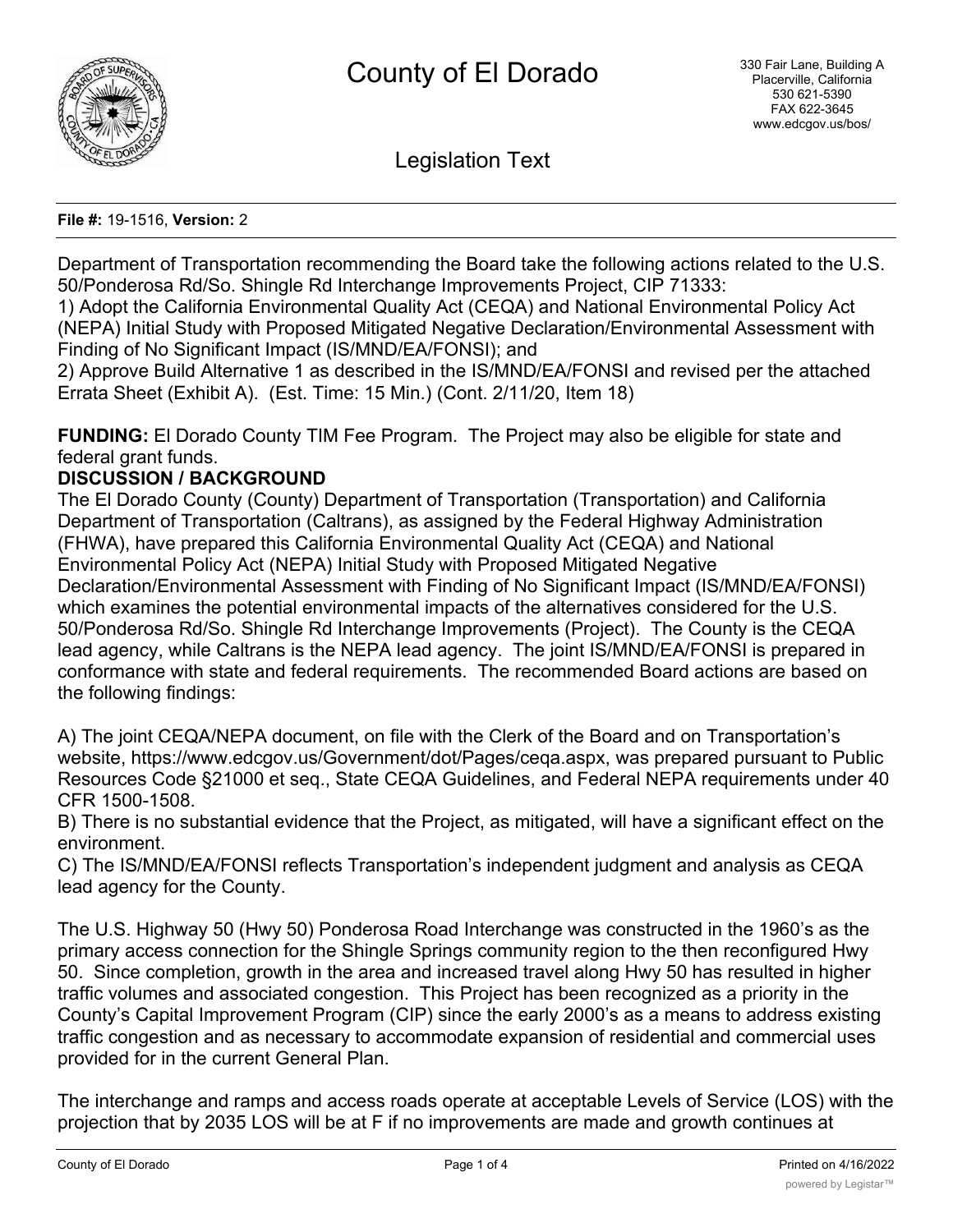#### **File #:** 19-1516, **Version:** 2

normal levels (No-Build Alternative). Under Alternatives 1 and 2 all intersections would operate at LOS D or better. Given the long lead time to obtain funding, apply for and acquire approvals/permits and prepare improvement plans, Transportation has endeavored to identify the improvements necessary to maintain acceptable LOS in the vicinity and perform the environmental analysis necessary to allow the Project to proceed if local, state or federal funding were to become available.

Transportation staff, with the assistance of design and environmental consultants, have worked in close coordination with CalTrans to develop an infrastructure improvement plan that would provide the necessary roadway and highway capacities and meet CalTrans design standards while fitting within the site constraints.

Project Purpose and Description: The Project will improve the interchange at Ponderosa Road and South Shingle Road and realign frontage roads at Durock Road, North Shingle Road, and Wild Chaparral Drive in Shingle Springs, California. The purpose of the Project is five-fold:

1) Address an existing operations problem;

2) Improve Levels of Service (LOS);

3) Maintain adequate LOS for main-line operations and existing access points to and from Hwy 50;

4) Improve multimodal mobility (e.g., bike and pedestrian) within and through the interchange; and 5) Provide for future traffic growth at this interchange, projected to occur from planned regional growth.

The environmental document evaluates four alternatives proposed for the Project:

1) Build Alternative 1 option proposes to widen the existing bridge from three to five lanes. It includes road widening and realignments of North Shingle and Durock roads. Wild Chaparral Drive remains in the existing condition which allows access to the park and ride lot adjacent to Wild Chaparral Drive and to the businesses and residences using this local road to access Ponderosa Road. Build Alternative 1 also includes adding turn pockets, providing acceleration/deceleration lanes, highoccupancy vehicle (HOV) bypass lanes and ramp metering, and modifications to loop on- and offramps in both east and west directions. Utility relocations will pursue an undergrounding option where feasible. Build Alternative 1 meets the purpose and need of the Project and includes a project design exception approved by Caltrans for additional ingress and egress to the businesses off of Mother Lode Drive in the Project area.

2) Build Alternative 2 is similar to Build Alternative 1, but it would additionally realign the existing Wild Chaparral Drive connection to the north on Ponderosa Road and would create a new cul-de-sac at the existing connection to Ponderosa Road.

3) Build Alternative 3 would widen the existing overpass from three (3) to five (5) lanes. The Hwy 50 ramps and approaches would be widened to the point they conform to the local roads and/or ramp intersections. Local roads would not be widened under this alternative. Build Alternative 3 is characterized as a "minimum impact" build solution because it would require less right-of-way impacts compared with Build Alternative 1 and Build Alternative 2; however, it would only minimally improve the degrading LOS situation in the Project area by 2035.

4) The fourth alternative is the No-Build Alternative which would maintain the existing facility. The No -Build Alternative does not address the current deficiencies or long-term traffic needs of the Hwy 50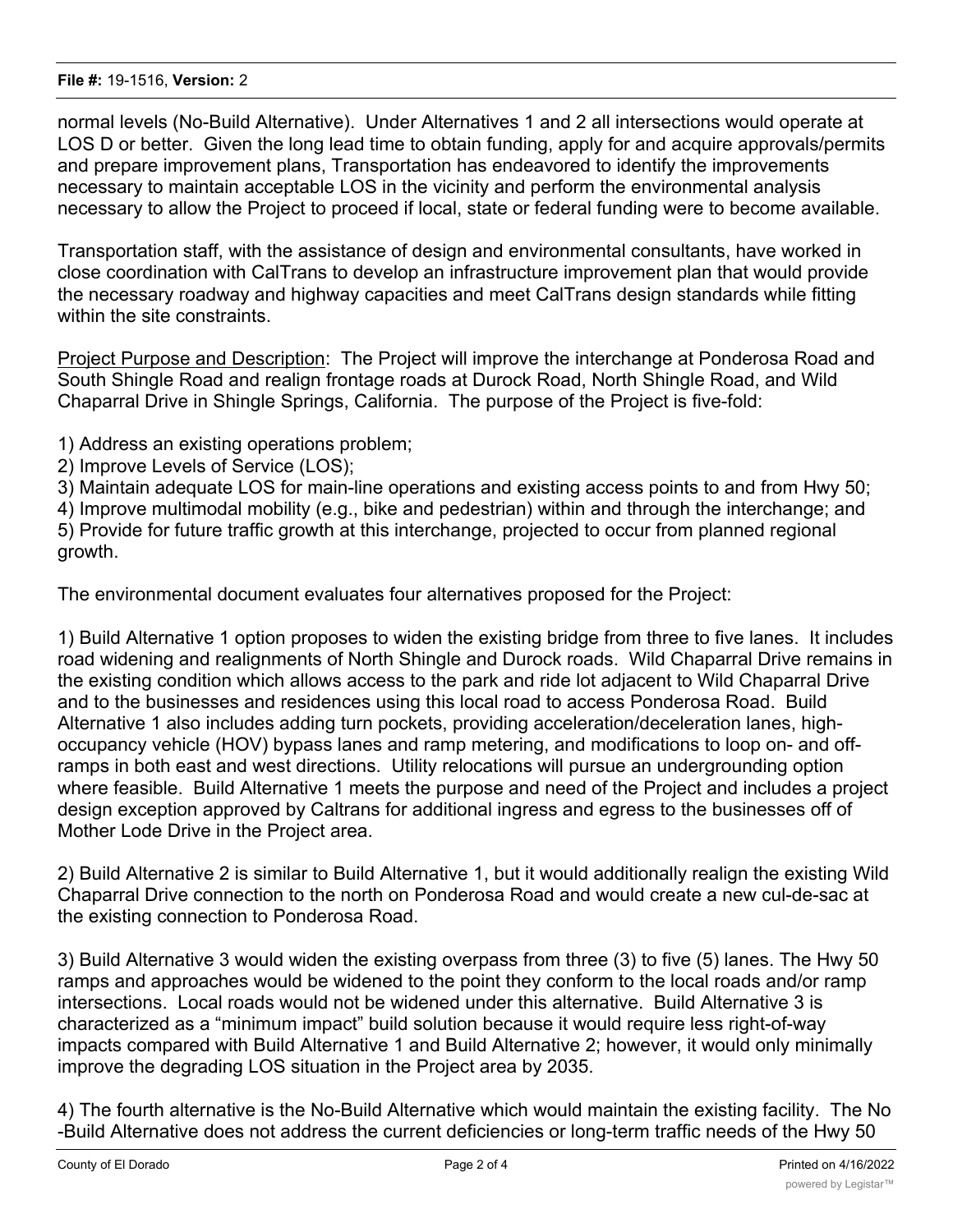corridor or the Ponderosa Interchange.

Construction: Construction would be scheduled once a funding commitment has been made and all approvals and permits have been obtained and improvement plans completed. The Project is shown in the current CIP to be funded with TIM fees with funding to be available sometime after FY 2030. If the BOS directed staff to advance fund the Project and that approvals/permits and design all proceed within normal time frames, the Project could begin construction in June 2030.

Mitigation Measures: Mitigation measures are added to the Project to reduce potential impacts to a level of insignificance. Avoidance, minimization and/or mitigation measures are established in the Environmental Commitment Record (Appendix D) of the environmental document.

Public Notification: The Notice of Intent to Adopt a Mitigated Negative Declaration was advertised in the Mountain Democrat on January 26, 2018 and the entire document was posted on Transportation's website at https://www.edcgov.us/government/dot/pages/CEQA.aspx. A hard copy was available at the Placerville Library and at the Community Development Services building (front counter), located at 2850 Fairlane Court, Placerville, CA. Individual notices were sent via US Mail to all property owners within one mile of the Project limits and to relevant agencies. The public review period began on January 26, 2018 and was extended an additional 30 days to March 26, 2018 to allow for a 60-day comment period.

Public Comments: The County received forty-three (43) public comments and worked with community members to address most of those comments through a Memorandum of Understanding (MOU) between the County and the El Dorado Council, Inc. and individual community members . As provided for in the MOU, comments addressed through the MOU were withdrawn from the record, leaving a total of nineteen (19) comments (See Exhibit A) received for consideration, including three (3) from public agencies, one (1) from a tribal entity, one (1) from a citizens organization, and fourteen (14) from individuals, including comment cards.

Response to Comments: Complete responses to each of the comments on record can be found in Exhibit B. As part of the MOU, Transportation sought and obtained approval from Caltrans for a project design exception to allow improved ingress and egress to the businesses off of Mother Lode Drive in the Project area. No additional impacts were identified that were not discussed in the IS/MND/EA/FONSI and no additional mitigation measures are required.

# **ALTERNATIVES**

1) The Board could choose not to adopt the IS/MND/EA/FONSI and approve the Project. Transportation would make adjustments as directed by the Board and bring this item back to the Board at a later date. This could potentially increase Project costs and delay delivery. 2) The Board could cancel the Project. No federal or state funds have been used on the Project to date. Therefore, canceling the Project would not require repayment of spent funds to a state or federal agency.

# **PRIOR BOARD ACTION**

On August 27, 2013 (Item 36), the Board approved Cooperative Agreement No. 03-03-0497 with Caltrans for the review and approval of the Project Study Report - Project Report for the Project. On February 11, 2014 (Item 37), the Board approved the advancement of the Project from the 20-year CIP to the 2013 CIP work plan. On May 8, 2018 (item 52), the Board approved the formation of a